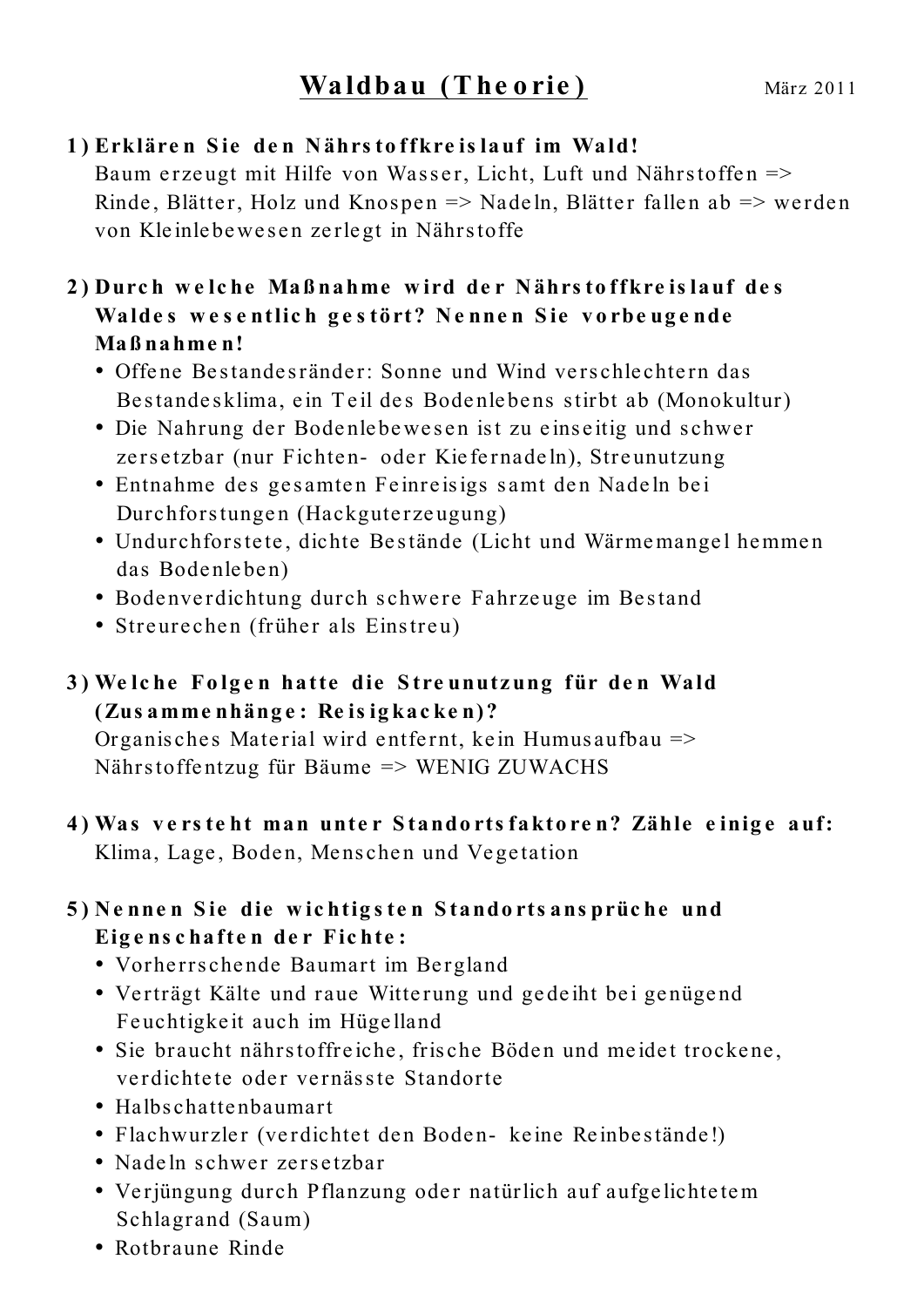- Gefährdet durch Rotfäule (nach Verletzungen), Borkenkäfer, Rüsselkäfer, Nonne
- 6) Wie ist der künstliche Reinanbau der Fichte außerhalb ihres natürlichen Verbreitungsgebietes (Laub-Mischwaldgebiet der Tieflagen) zu beurteilen?
	- $\bullet$  Schlecht
	- Gefahr durch Borkenkäfer
	- Nadeln zersetzen sich
- 7) Nennen Sie wichtige Unterschiede zwischen Fichte und Tanne! Fichte: Nadeln, abholzig, Harzzellen, Zapfen hängen, Flachwurzler,
	- Nadeln ca. 7 Jahren, Halbschattenbaumart, meidet Nässe, Nadeln zersetzen sich leicht
	- Tanne: Nadeln, vollholzige Nadeln ca. 10 Jahren, Zapfen stehen, Pfahlwurzler, Schattenbaumart, keine Harzzellen, wächst auch hei Nässe
- 8) Nennen Sie die wichtigsten Standortansprüche und Eigenschaften der Tanne!
- 9) Welche Gefahren und Feinde bedrohen die Tanne? Nennen Sie vorbeugende Maßnahmen:
- 10) Welche Ursachen hat der Rückgang der Tanne?
- 11) Durch welche Standortansprüche und Eigenschaften zeichnet sich die Kiefer aus?
- 12) Nennen Sie die Unterschiede zwischen Weiß- und Schwarzkiefer:
- 13) Nennen Sie die wichtigsten Standortansprüche und Eigenschaften der Lärche:
- 14) Was wissen Sie über die Douglasie?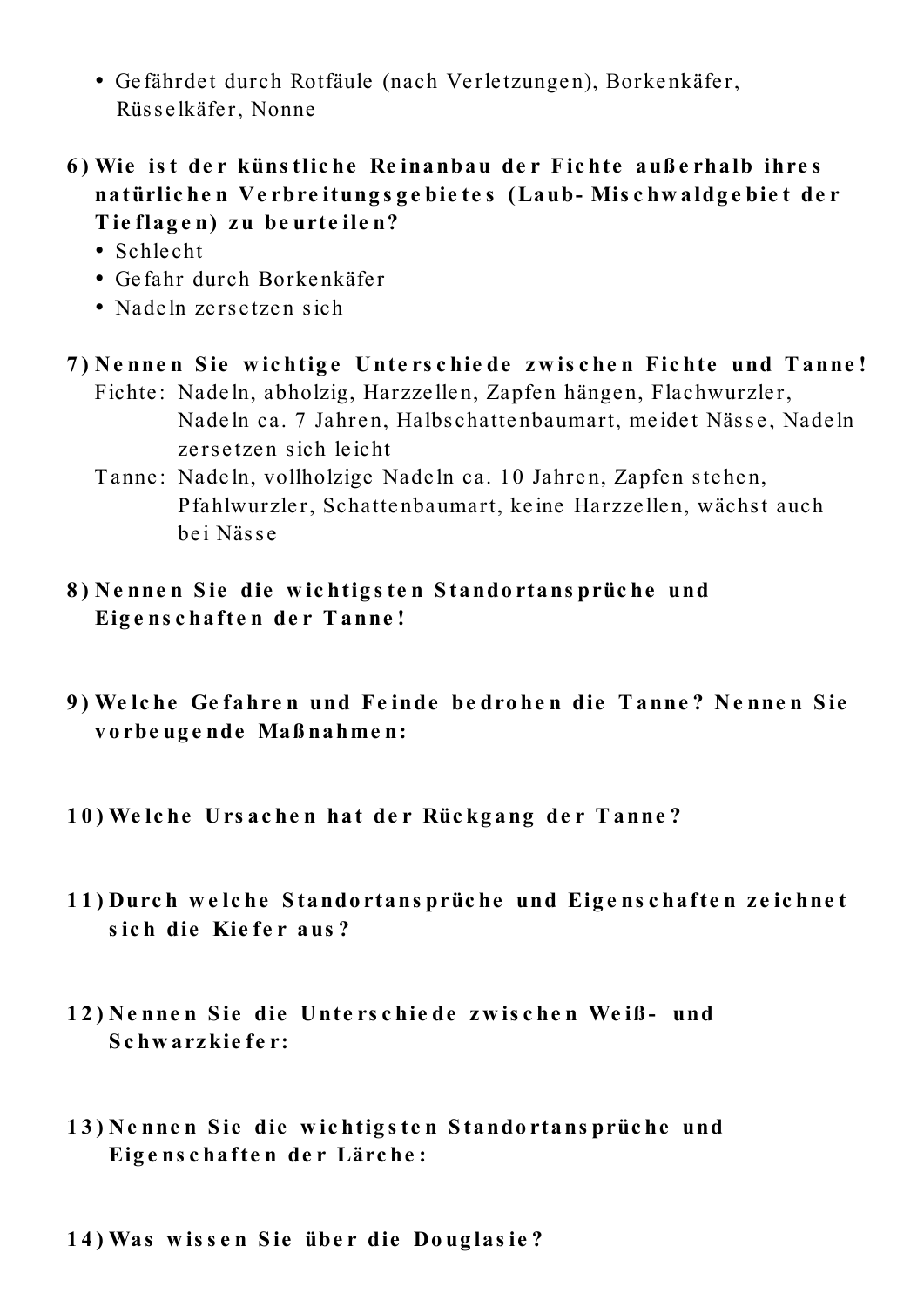15) Welche Standortansprüche und Eigenschaften hat die Buche?

16) Warum ist die Buche in Nadelwaldgebieten so wertvoll?

17) Nennen Sie die Unterschiede zwischen Rot- und Hainbuche:

- 18) Erklären Sie die wichtigsten Standortansprüche folgender Baumarten: Eiche, Erle, Esche, Ulme, Ahorn, Linde:
- 19) Was wissen Sie über Energieholz und dessen Anbau?
- 20) Welche Baumarten sind hinsichtlich der Nährstoffversorgung anspruchslos bzw. anspruchsvoll?
- 21) Berichten Sie über die wichtigsten Arbeiten im Forstgarten:
- 22) Welche Baumarten zählen zu den Lichtbaumarten, welche zu den Schatthaumarten?
- 23) Beschreiben Sie den Zweck der Verschulung:
- 24) Was ist in der Zeit vom Ausheben bis zum Setzen der Pflanzen besonders zu beachten?
- 25) Was verstehen Sie unter "Einschlagen" der Forstpflanzen?  $(Wie?)$
- 26) Welche Vor- und Nachteile kann der "Wurzelschnitt" bringen?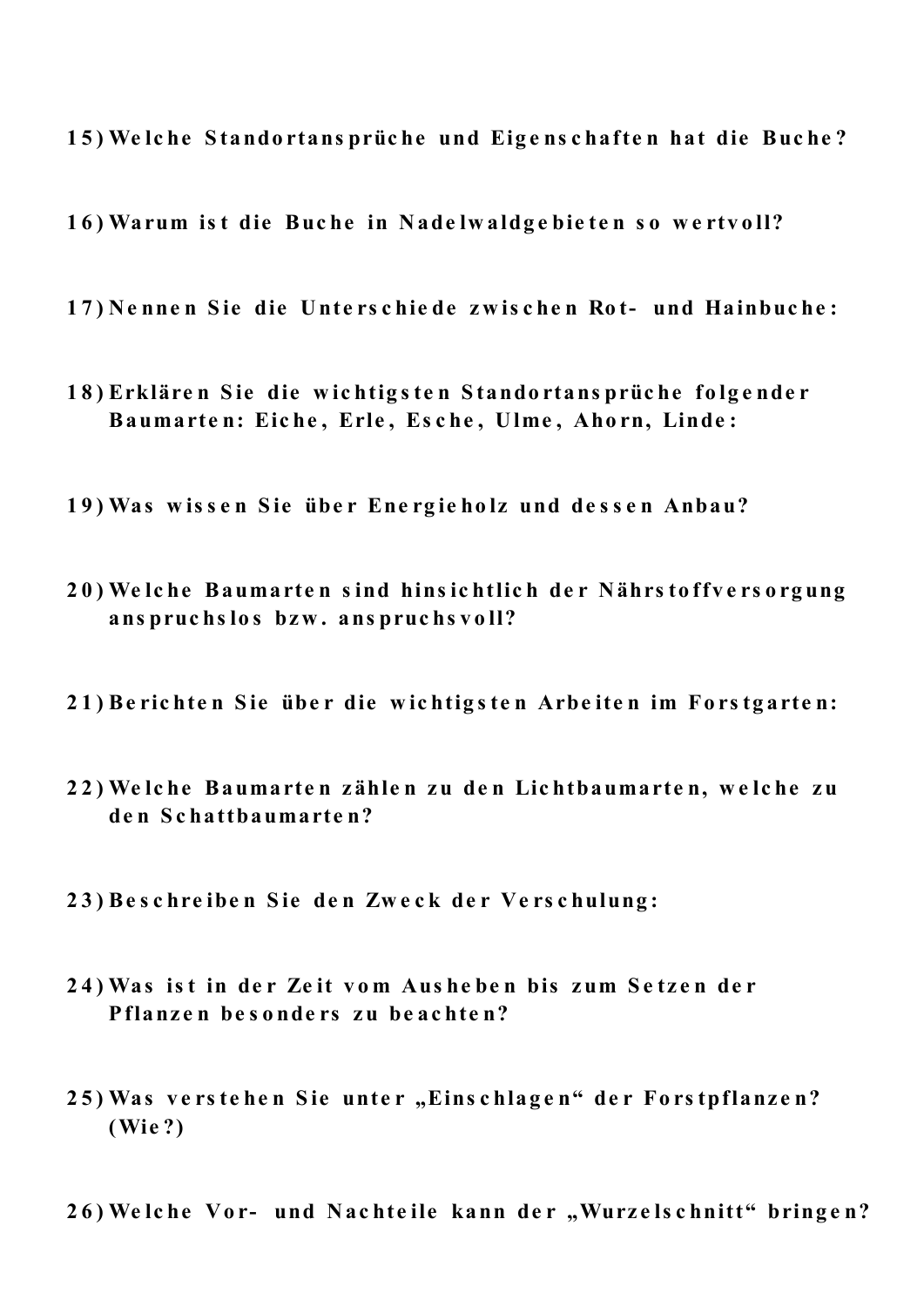- 27) Welche Planungsarbeiten sind vor einer Aufforstung zu tätigen?
- 28) Sie wollen eine Aufforstung durchführen. Wie bereiten Sie die Kulturfläche vor?
- 29) Welche Arten von Pflanzverbänden kennen Sie? Nennen Sie einige Beispiele:
- 30) Nennen Sie Pflanzenzahlen und Pflanzverbände für verschiedene Baumarten:
- 31) Warum ist bei der Baumartenwahl auch auf das passende Herkunftsgebiet zu achten?
- 32) Schildern Sie detailliert den Arbeitsablauf bei der Winkelpflanzung:
- 33) Nennen sie die Vorteile der Winkelpflanzung: Ist sie für alle Baumarten geeignet?
- 34) Welche Containerpflanzsysteme kennen Sie?
- 35) Was wissen Sie über Loch- und Lochhügelpflanzung?
- 36) Erläutern Sie den Arbeitsablauf bei der Schrägpflanzung:
- 37) Welche Gefahren kann eine Kultur gefährden?
- 38) Was versteht man unter Kultur- und Jungwuchspflege?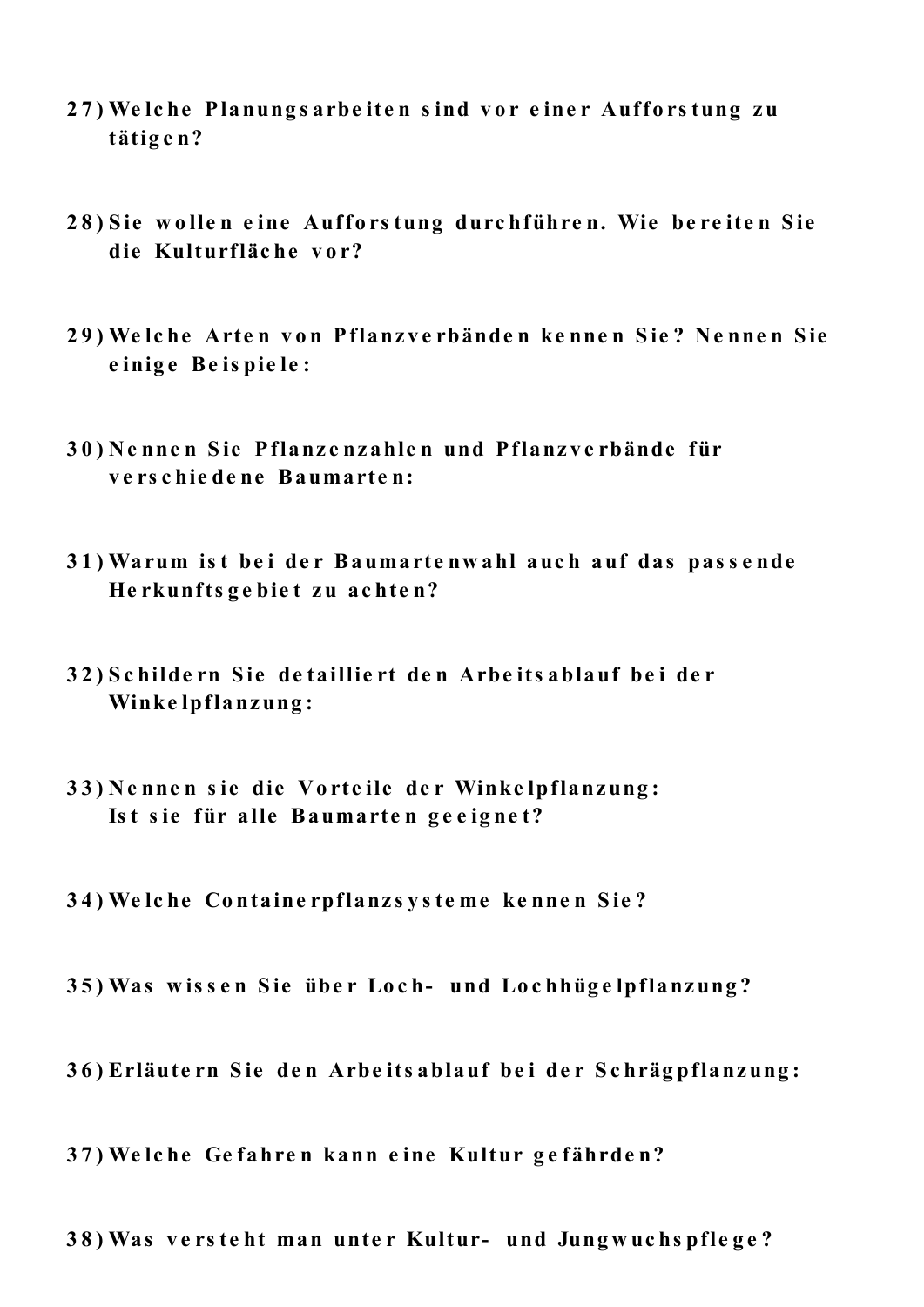39) Welche Möglichkeiten der Grasbekämpfung kennen Sie?

40) Schildern Sie die Vorgangsweisen beim "Auskesseln":

41) Nennen Sie Arten der Dickungspflege:

- 42) Welche Bestandeselemente werden bei der Läuterung herausgenommen?
- 43) Was versteht man unter dem Begriff, Gesicherte Verjüngung"?
- 44) Unterschiedliche Pflegemaßnahmen für Laub- und Nadelholz - arbeiten Sie Unterschiede heraus:
- 45) Welche Mischungsformen kennen Sie?
- 46) Was versteht man unter Protzen? Wie soll man sie behandeln?
- 47) Was ist das Ziel der Stammzahlreduktion? In welchem Bestandesalter wird sie angewendet?
- 48) Sie wollen eine Stammzahlreduktion durchführen. Wie gehen Sie vor?
- 49) Erklären Sie den Unterschied zwischen selektiver und geometrischer Durchforstung: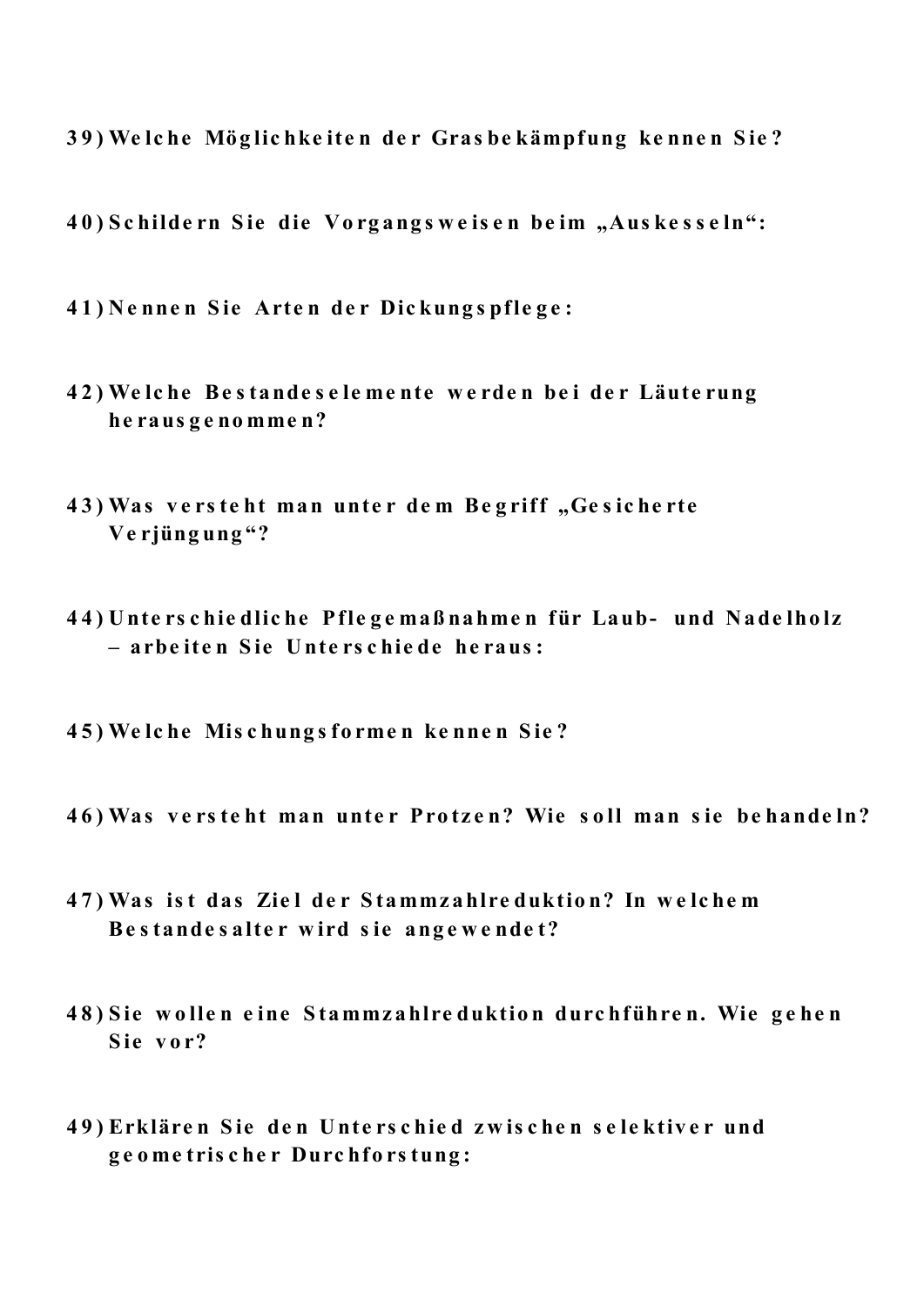- 50) Beschreiben Sie Sinn und Zweck eines Durchforstungseingriffes:
- 51) Welche Auswirkungen hat eine Durchforstung auf den einzelnen Baum und den Bestand?
- 52) Was ist der H/D-Wert? Welcher H/D-Wert ist bei Fichtenbeständen anzustreben?
- 53) Wonach richtet sich die Stärke eines Durchforstungseingriffes?
- 54) Nach welchen Merkmalen werden Z-Stämme ausgewählt?
- 55) Welche Anzahl von Z- Bäumen pro ha strebt man im Endbestand an; welchem durchschnittlichen Abstand entspricht das bei den einzelnen Baumarten?
- 56) In welchen Beständen wird die Niederdurchforstung angewendet?
- 57) Welche Bestandesglieder werden im Rahmen der Auslesedurchforstung herausgenommen?
- 58) Was wissen Sie über Trocken- bzw. Grünästung? Wie ist diese durchzuführen?
- 59) Wann ist der ideale Zeitpunkt für die Astung (Stamm- und Astdurchmesser)?
- 60) Was bezweckt man mit der Kulturdüngung? Nennen Sie Vorund Nachteile: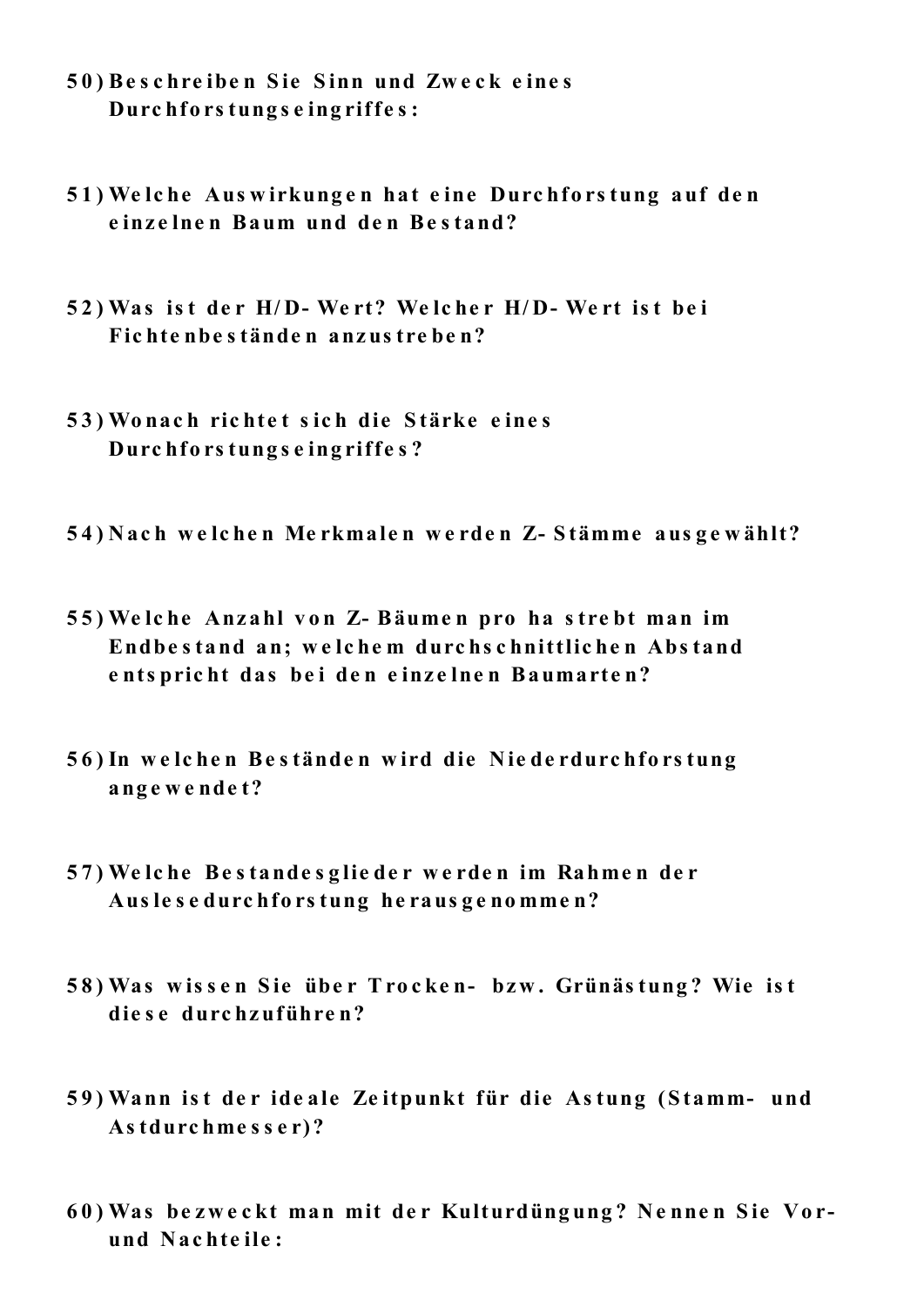61) Wann und womit können Forstkulturen gedüngt werden?

62) Was wissen Sie über die Meliorationsdüngung?

63) Welchen Zweck hat die Bestandesdüngung?

64) Was verstehen Sie unter "Gründüngung"?

65) Wann und wie werden Rückegassen angelegt?

66) Welche Schlagformen kennen Sie?

67) Beschreiben Sie den Schirmschlag:

68) Was versteht man unter Plenterwald?

69) Machen Sie einen Vergleich zwischen Kahl- und Femelschlag:

70) Wie sehen die Vorratskurven vom Kahlschlag und Plenterwald aus?

71) Richtige Waldrandgestaltung:

## Waldbau (Praxis)

- 72) Erkennen von Blättern, Knospen, Samen, Holz, Keimlingen, Sämlinge!
- 73) Praktische Durchführung einer Winkelpflanzung!